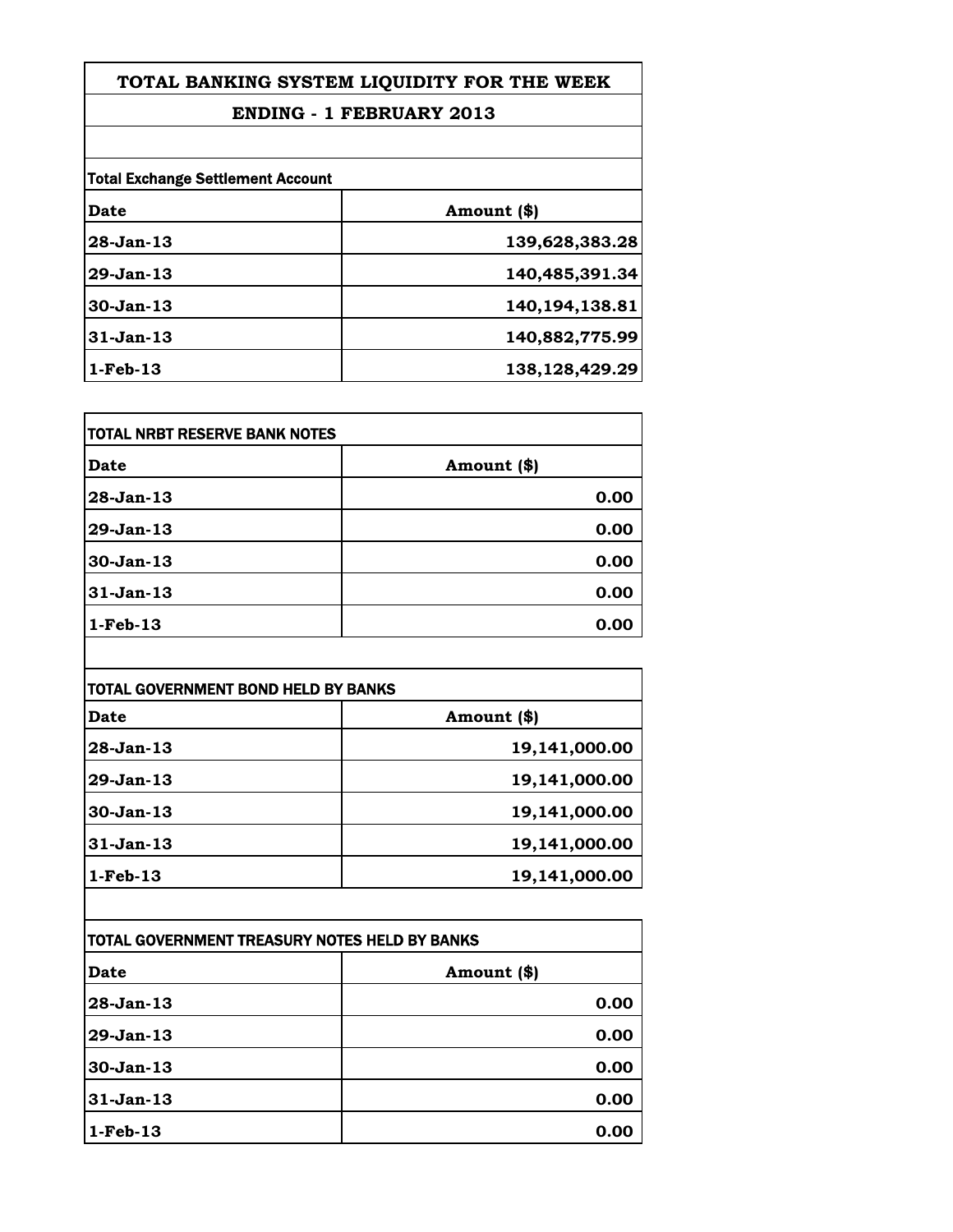### **ENDING - 8 FEBRUARY 2013**

|             | <b>Total Exchange Settlement Account</b> |  |
|-------------|------------------------------------------|--|
| Date        | Amount (\$)                              |  |
| $4-Feb-13$  | 136,296,488.24                           |  |
| 5-Feb-13    | 136,422,597.92                           |  |
| $6$ -Feb-13 | 136,501,302.55                           |  |
| 7-Feb-13    | 137,277,622.60                           |  |
| 8-Feb-13    | 136,785,880.17                           |  |

| <b>TOTAL NRBT RESERVE BANK NOTES</b> |             |
|--------------------------------------|-------------|
| Date                                 | Amount (\$) |
| $4$ -Feb-13                          | 0.00        |
| 5-Feb-13                             | 0.00        |
| $6$ -Feb-13                          | 0.00        |
| $7$ -Feb-13                          | 0.00        |
| $8$ -Feb-13                          | 0.00        |

| TOTAL GOVERNMENT BOND HELD BY BANKS |               |
|-------------------------------------|---------------|
| <b>Date</b>                         | Amount (\$)   |
| $4$ -Feb-13                         | 19,141,000.00 |
| 5-Feb-13                            | 19,141,000.00 |
| $6$ -Feb-13                         | 19,141,000.00 |
| $7$ -Feb-13                         | 19,141,000.00 |
| $8$ -Feb-13                         | 19,141,000.00 |

| TOTAL GOVERNMENT TREASURY NOTES HELD BY BANKS |             |
|-----------------------------------------------|-------------|
| Date                                          | Amount (\$) |
| $4-Feb-13$                                    | 0.00        |
| $5-Feb-13$                                    | 0.00        |
| $6$ -Feb-13                                   | 0.00        |
| $7$ -Feb-13                                   | 0.00        |
| 8-Feb-13                                      | 0.00        |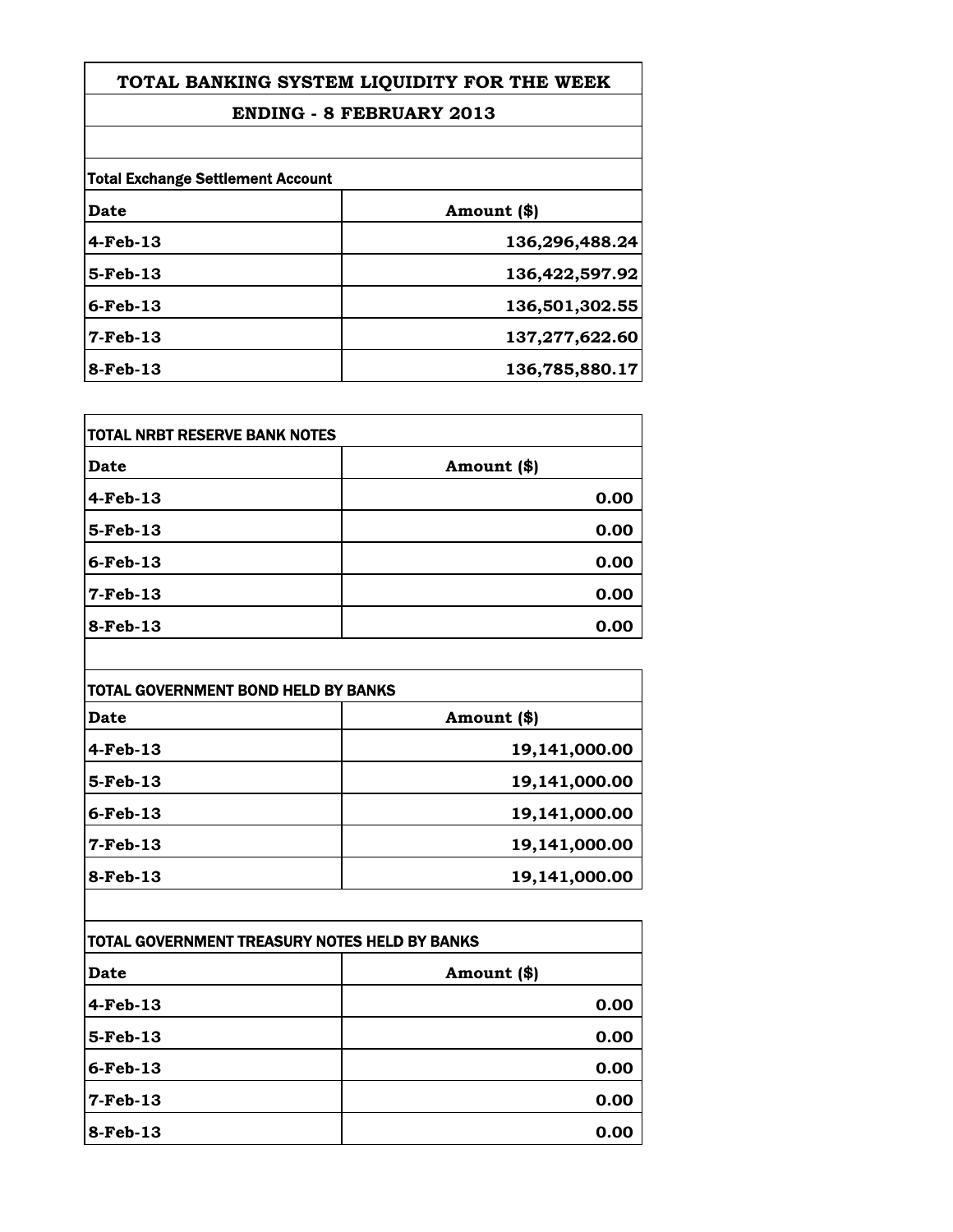# **ENDING - 15 FEBRUARY 2013**

| <b>Total Exchange Settlement Account</b> |                |
|------------------------------------------|----------------|
| Date                                     | Amount (\$)    |
| 11-Feb-13                                | 136,776,793.49 |
| 12-Feb-13                                | 137,717,326.38 |
| 13-Feb-13                                | 137,329,833.36 |
| 14-Feb-13                                | 137,872,128.33 |
| 15-Feb-13                                | 138,035,050.10 |

| TOTAL NRBT RESERVE BANK NOTES |             |
|-------------------------------|-------------|
| <b>Date</b>                   | Amount (\$) |
| $ 11$ -Feb-13                 | 0.00        |
| $12$ -Feb-13                  | 0.00        |
| $13$ -Feb-13                  | 0.00        |
| $ 14$ -Feb-13                 | 0.00        |
| $15$ -Feb-13                  | 0.00        |
|                               |             |

| TOTAL GOVERNMENT BOND HELD BY BANKS |               |
|-------------------------------------|---------------|
| Date                                | Amount (\$)   |
| 11-Feb-13                           | 19,141,000.00 |
| 12-Feb-13                           | 19,141,000.00 |
| 13-Feb-13                           | 19,141,000.00 |
| 14-Feb-13                           | 19,141,000.00 |
| 15-Feb-13                           | 19,141,000.00 |

| <b>TOTAL GOVERNMENT TREASURY NOTES HELD BY BANKS</b> |               |
|------------------------------------------------------|---------------|
| <b>Date</b>                                          | Amount $(\$)$ |
| 11-Feb-13                                            | 0.00          |
| 12-Feb-13                                            | 0.00          |
| 13-Feb-13                                            | 0.00          |
| 14-Feb-13                                            | 0.00          |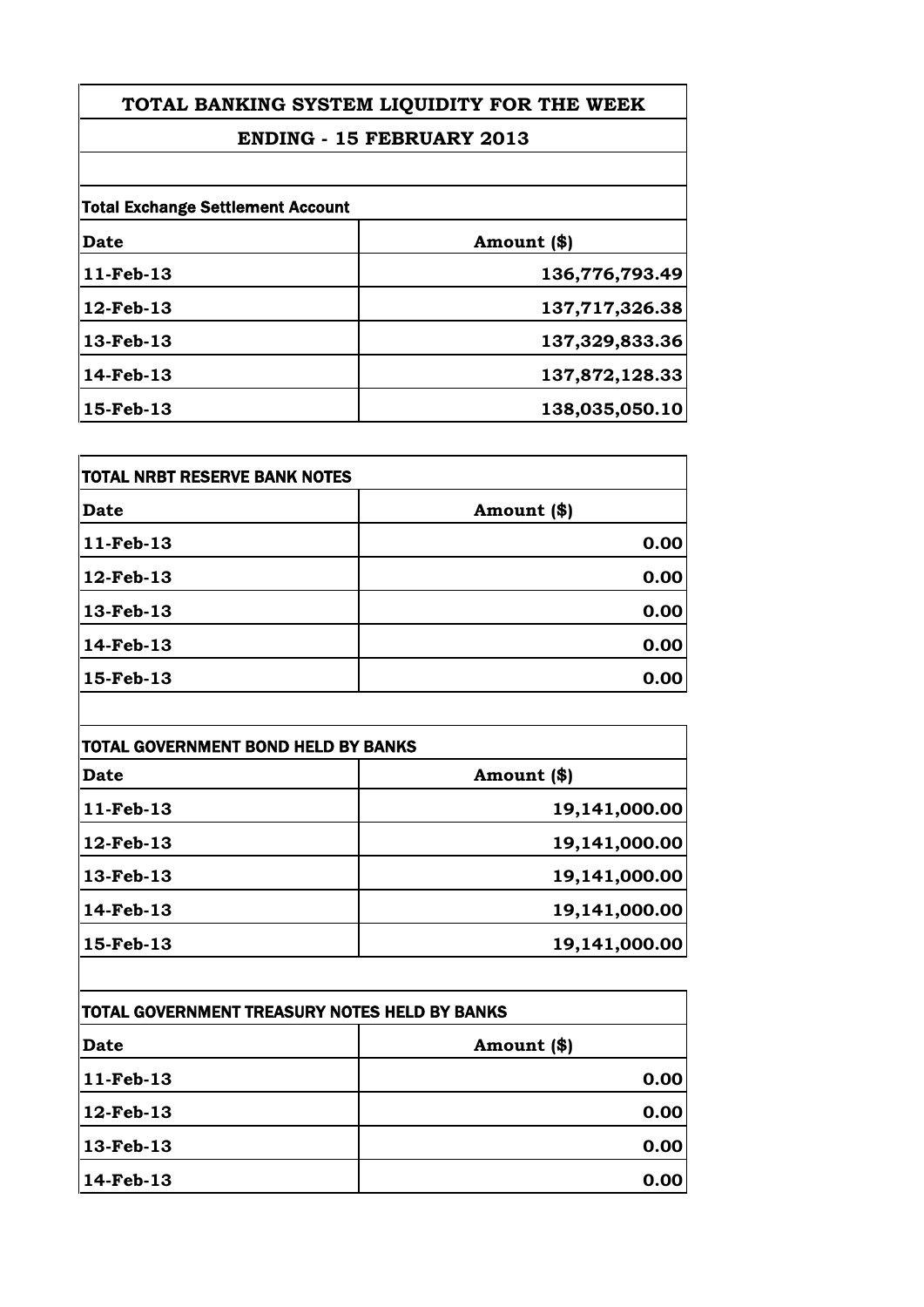| 15-Feb-13 | 0.00 |
|-----------|------|
|           |      |